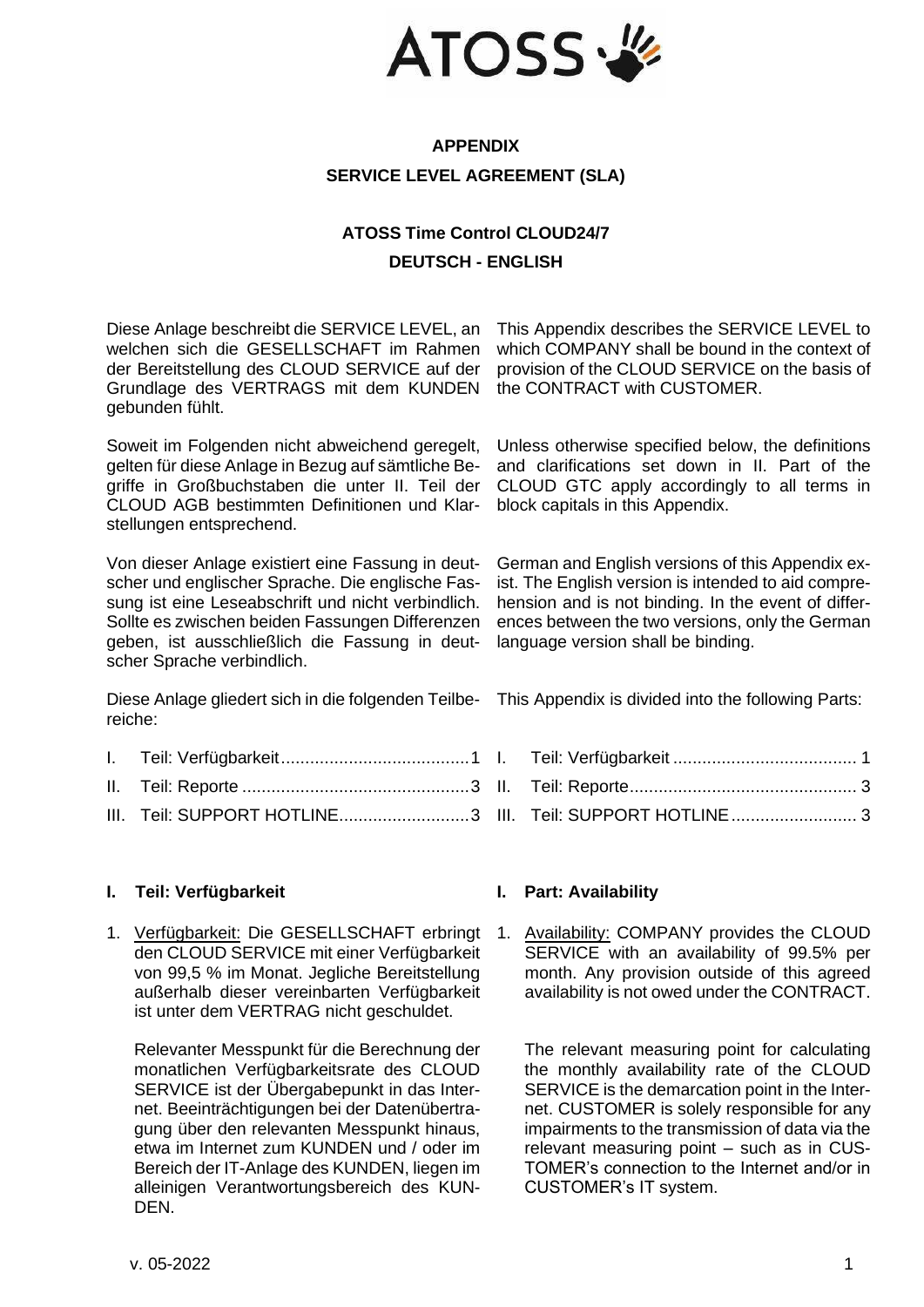Die Verfügbarkeit wird 24 Stunden an sieben (7) Tagen pro Woche innerhalb eines Monats erfasst und berechnet sich für einen betreffenden Monat wie folgt:

Availability is recorded 24 hours a day, seven (7) days per week in a given month and is calculated for the month in question as follows:

(GESAMTZEIT – ERLAUBTER SERVICEAUSFALL – UNGEPLANTER SERVICEAUSFALL)

### \_\_\_\_\_\_\_\_\_\_\_\_\_\_\_\_\_\_\_\_\_\_\_\_\_\_\_\_\_\_\_\_\_\_\_\_\_\_\_\_\_\_\_\_\_\_\_\_\_\_\_\_\_\_\_\_\_\_\_\_\_\_\_\_\_\_\_\_\_\_\_\_\_\_ X100*\** (GESAMTZEIT – ERLAUBTER SERVICEAUSFALL)

*\*Die berechnete Verfügbarkeitsrate wird auf eine Zehntelstelle gerundet, hierbei gilt: Jede Hundertstelstelle zwischen 0 und 4 wird abgerundet und von 5 bis 9 aufgerundet.*

(TOTAL TIME – PERMITTED SERVICE FAILURE – UNPLANNED SERVICE FAILURE)

\_\_\_\_\_\_\_\_\_\_\_\_\_\_\_\_\_\_\_\_\_\_\_\_\_\_\_\_\_\_\_\_\_\_\_\_\_\_\_\_\_\_\_\_\_\_\_\_\_\_\_\_\_\_\_\_\_\_\_\_\_\_\_\_\_\_\_\_\_\_\_\_\_\_ X 100*\**

(TOTAL TIME – PERMITTED SERVICE FAILURE)

*\*The calculated availability rate is rounded to one decimal place. Where the second decimal place is between 0 and 4, this will be rounded down to the nearest single decimal place; where it is between 5 and 9, it will be rounded up.*

- (1) "GESAMTZEIT" meint die Gesamtzahl der Mi-(1) "TOTAL TIME" refers to the total number of nuten im jeweiligen Kalendermonat.
- (2) "UNGEPLANTER SERVICEAUSFALL" meint die Gesamtzahl der Minuten, die der CLOUD SERVICE im jeweiligen Kalendermonat nicht verfügbar ist und die Nichtverfügbarkeit auch nicht durch einen "ERLAUBTEN SERVICE-AUSFALL" gerechtfertigt ist.
- (3) "ERLAUBTER SERVICEAUSFALL" meint die Gesamtzahl der Minuten, die der CLOUD SERVICE im jeweiligen Kalendermonat nicht verfügbar ist, aber die Nichtverfügbarkeit auf mindestens einem nachfolgend genannten Umstand beruht: (i) Wartungsarbeiten in den unter Ziffer [2](#page-2-2) im I. Teil dieser Anlage definierten Wartungsfenstern, (ii) vorübergehende Zugangssperrung gemäß § 5 Ziffer 1 der CLOUD AGB, (iii) Abschaltung zur erforderlichen Schadensabwehr oder zu Sicherheitswecken bei Notfällen des CLOUD SERVICE, (iv) Störungen, die auf einer rechts- oder vertragswidrigen Nutzung durch den KUNDEN beruhen oder durch das Versäumnis des KUNDEN, erforderliche Konfigurationen, Systemvoraussetzungen oder Mitwirkungspflichten einzuhalten, verursacht werden, (v) Störungen aufgrund unsachgemäßer oder von der Anzeige in den MODULEN bzw. vom Lastprofil abweichender oder die Systemressourcen übersteigender Nutzung - die Systemressourcen werden auf Basis der jeweils aktuellen Lizenzierungsdaten dimensioniert -, (vi) Störungen des Internets (z. B. durch einen Leitungsausfall oder -störungen bei fremden Telekommunikations- und / oder Netzanbietern), (vii) EREIGNISSE HÖHERER GEWALT, (viii) Störungen, die durch Anwendungen und /
- minutes in the calendar month in question.
- (2) "UNPLANNED SERVICE FAILURE" refers to the total number of minutes for which the CLOUD SERVICE is unavailable in a respective calendar month where this unavailability is not justified by a "PERMITTED SERVICE FAILURE".
- (3) "PERMITTED SERVICE FAILURE" refers to the total number of minutes for which the CLOUD SERVICE is unavailable in a respective calendar month where this unavailability is due to at least one of the following circumstances: (i) maintenance work within the maintenance windows defined under section [2](#page-2-2) in I. Part of this Appendic; (ii) temporary dissruption of access to CLOUD SERVICE according to § 5 clause 1 of the CLOUD GTC; (iii) deactivation deemed necessary to prevent damage or for security purposes in emergency situations relating to the CLOUD SERVICE; (iv) disruptions due to illegal use or use in breach of CONTRACT by CUSTOMER or caused by CUSTOMER's failure to adhere to required configurations, system requirements or cooperation duties; (v) faults due to improper use, use deviating from the displays in the MODULES or from the load profile, or use that exceeds system resources - with system resources dimensioned based on current license data -; (vi) Internet faults (e .g. caused by line failures or faults in external telecommunications and/or network providers); (vii) FORCE MAJEURE EVENTS, or (viii) faults caused by applications and/or services, hardware and/or other software of CUSTOMER or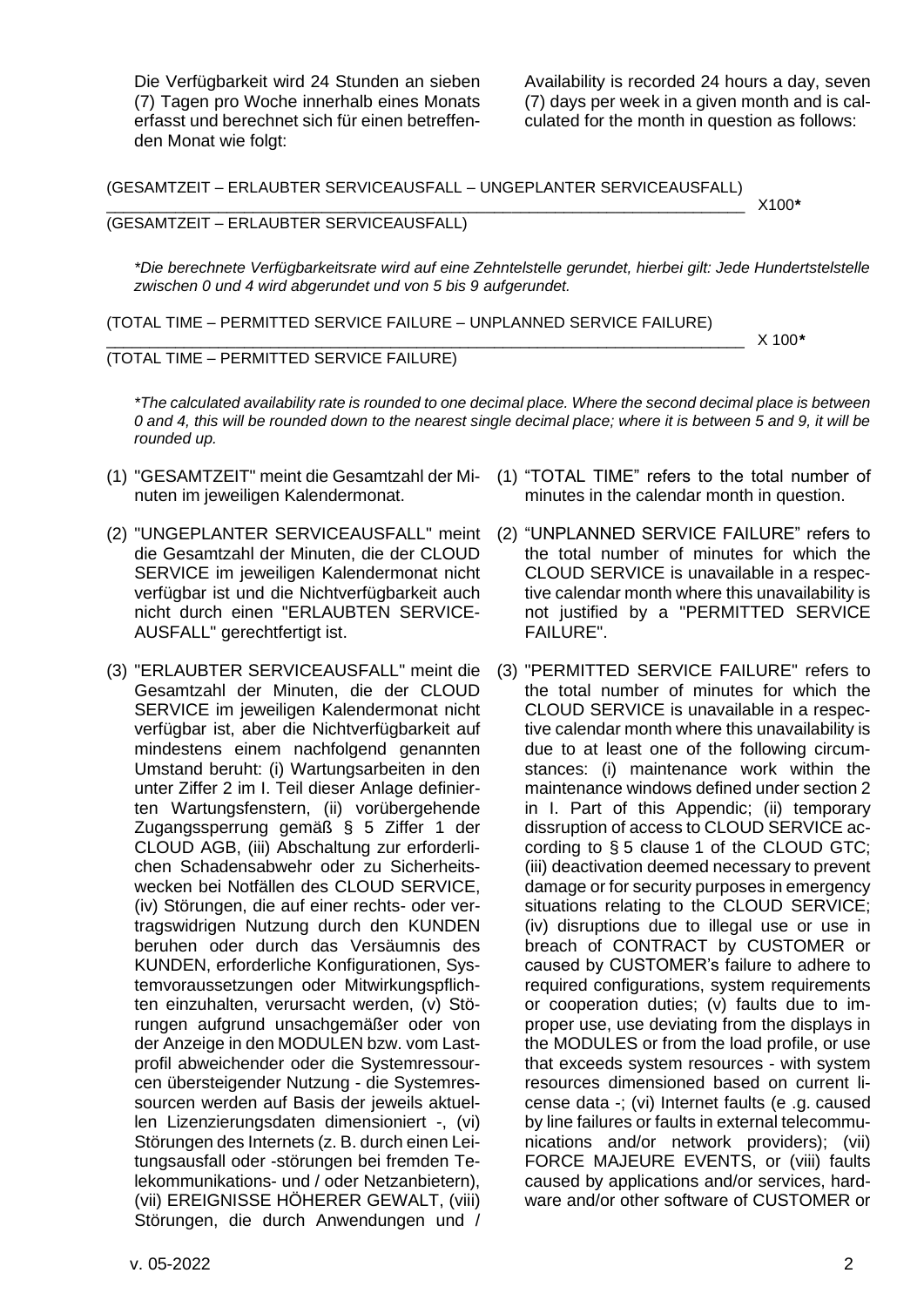oder Dienste, Hardware und / oder sonstige Software vom KUNDEN oder eines DRITTEN verursacht werden, welche sich nicht im Besitz oder außerhalb der vertretbaren Kontrolle der GESELLSCHAFT oder ihrer Unterauftragnehmer liegen.

- 
- 

Die wöchentlichen Wartungsfenster für den CLOUD SERVICE sind in dem Kundenbereich des Internetauftritts der GESELLSCHAFT angegeben. Die GESELLSCHAFT kann planmäßige Wartungsfenster von Zeit zu Zeit anpassen. Eine etwaige Anpassung von Wartungsfenstern wird die GESELLSCHAFT mit einem Vorlauf von 30 Kalendertagen dem vom KUN-DEN benannten technischen Ansprechpartner mitteilen.

In seltenen Fällen können z. B. aus Datenschutzgründen und zur Betriebssicherheit kurzfristige Wartungsfenster notwendig werden. Je nach Einstufung des Risikos wird die GESELLSCHAFT den vom KUNDEN benannten technischen Ansprechpartner über Zeitpunkt und Zeitrahmen informieren.

## <span id="page-2-0"></span>**II. Teil: Reporte II. Part: Reports**

- 1. Die GESELLSCHAFT überwacht die Verfügbarkeit des CLOUD SERVICE und erstellt einen monatlichen Report.
- 2. Diese Reporte werden dem KUNDEN im Folgemonat nach Wahl der GESELLSCHAFT entweder direkt im CLOUD SERVICE von der GESELLSCHAFT zum Abruf bereitgestellt oder per Email versendet.

- 1. Zuständigkeit: Die SUPPORT HOTLINE berät und unterstützt den KUNDEN ausschließlich bei folgenden Kundenanfragen:
- (1) Meldungen von Anwendungsfehlern oder von Fehlern aufgrund von Konfigurationen und Parametrisierungen der MODULE;
- (2) Fragen zum Betrieb einzelner MODULE, zur allgemeinen MODUL-Bedienung oder MO-DUL-Funktionen;

a THIRD PARTY which are not in the possession of COMPANY or its subcontractors, or which COMPANY or its subcontractors cannot be reasonably expected to control.

### <span id="page-2-2"></span>2. Wartungsfenster 2. Maintenance windows

(1) Planmäßige Wartungsfenster (1) Planned maintenance windows

The weekly maintenance windows for the CLOUD SERVICE are stated in the customer area of COMPANY's website. COMPANY may adjust planned maintenance windows from time to time. COMPANY will inform the technical contact partner named by CUSTOMER of such adjustments to the maintenance windows, giving 30 calendar days' notice.

(2) Kurzfristige Wartungsfenster (2) Short-notice maintenance windows

In rare instances, it may be necessary to announce maintenance windows at short notice, such as for reasons of data protection and operational reliability. Depending on the level of risk, COMPANY will inform the technical contact partner named by CUSTOMER of the time and duration of the short-notice maintenance window.

- 1. COMPANY monitors the availability of the CLOUD SERVICE and produces a monthly report.
- 2. COMPANY shall publish these reports in the following month, at COMPANY's discretion either making them directly available to CUS-TOMER in the CLOUD SERVICE or sending them to CUSTOMER via email.

## <span id="page-2-1"></span>**III. Teil: SUPPORT HOTLINE III. Part: SUPPORT HOTLINE**

- 1. Responsibility: The SUPPORT HOTLINE advises and supports CUSTOMER exclusively in relation to the following queries:
- (1) Reporting application errors or disruptions due to configurations and parameterizations of the MODULES;
- (2) Queries about operating of individual MOD-ULES, how to use the MODULES, or functions of the MODULES.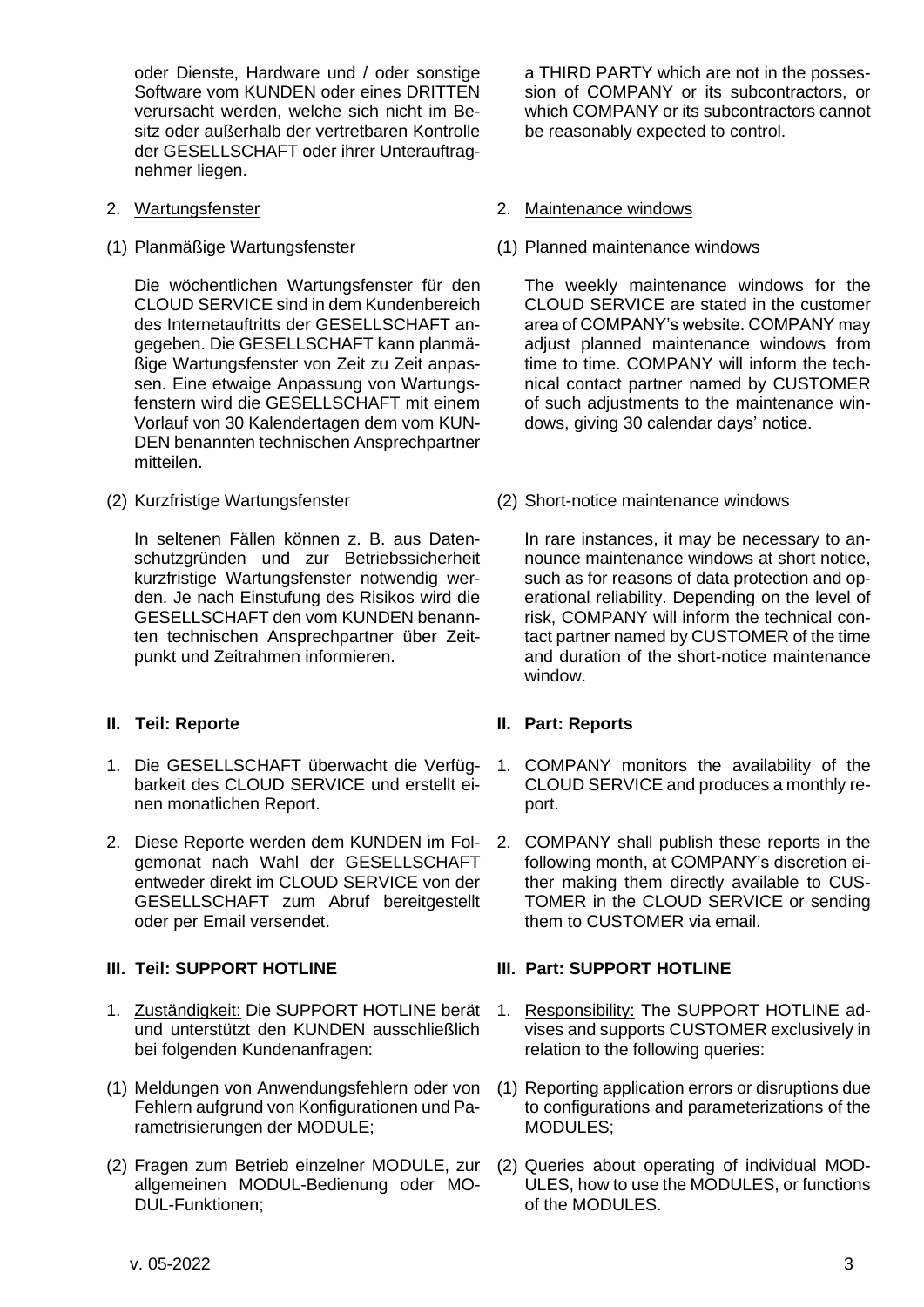- (3) Probleme bei der Datenübergabe per Schnittstelle an Fremdsysteme (z. B. Lohn und Gehalt), soweit diese Schnittstelle zuvor bereits erfolgreich im Einsatz war;
- (4) Probleme bei der Datenerfassung mit Erfassungs-Terminals, sofern diese Terminals zuvor bereits erfolgreich im Einsatz waren;
- (5) Meldungen von im Auslieferungsstandard reproduzierbaren Programmierungsfehlern (z. B. bei funktionellen Abweichungen von der DOKUMENTATION)
- (6) Fragen zu KONTINUIERLICHEN MODIFIKA-TIONEN;
- (7) Fragen und Meldungen über Störungen des technischen Betriebs des CLOUD SERVICE (z. B. bei Nichtverfügbarkeit, Störungen beim Login, in Bezug auf die Performance von Infrastrukturleistungen und Datenverlusten oder Datensicherungsproblemen).
- (8) Antrag auf Service-Gutschriften nach Maßgabe von § 8 Ziffer 3 der CLOUD AGB;

Um eine möglichst effiziente Bearbeitung von Kundenanfragen sicherzustellen, muss der KUNDE - sofern er einen Vertrag mit einem ATOSS Partner für Implementierungsdienstleistungen und Hotlineleistungen abgeschlossen hat - Anfragen, insbesondere aber solche zu den Nummern (1) bis (4), direkt an seinen ATOSS Partner stellen. In diesen Fällen wird der implementierende ATOSS Partner seinerseits die SUPPORT HOTLINE kontaktieren, soweit erforderlich. In sonstigen Fällen kann sich der KUNDE weiterhin direkt an die SUP-PORT HOTLINE der GESELLSCHAFT wenden.

Sofern der KUNDE den VERTRAG über den CLOUD SERVICE ohne SUPPORT HOTLINE abgeschlossen hat, berät und unterstützt die SUPPORT HOTLINE den KUNDEN nur bei Kundenanfragen gemäß III. Teil Ziffer 1. Nummern (5)-(8).

2. Nicht inkludierte Leistungen: Der Einsatz von Beratern beim KUNDEN vor Ort und sonstige Dienstleistungen, die über die Beratung von Anwenderfragen und Störungen im Zusammenhang mit der technischen Einrichtung und dem laufenden Betrieb des CLOUD SERVICE hinausgehen, sind nicht Bestandteil der Hotlineleistungen. Die SUPPORT HOTLINE ist nicht dafür zuständig, Erfassungs-Terminals oder Schnittstellen zu Fremdsystemen in Betrieb zu nehmen. Auch ersetzt die SUPPORT

- (3) Problems with data transmission via interfaces to external systems (e. g. payroll), provided that this interface was previously used successfully;
- (4) Problems with data recording using recording terminals, provided that these terminals were previously used successfully;
- (5) Reporting programming errors reproducible in the delivery standard (e.g., in case of functional deviations from DOCUMENTATION).
- (6) Queries about CONTINUOUS MODIFICA-TIONS;
- (7) Queries about and reporting disruptions in the technical operation of the CLOUD SERVICE (e.g., in the event of unavailability, login disruptions, in relation to the performance of infrastructure services and data loss or data backup problems).
- (8) Requests for service credit notes in accordance with § 8 clause 3 of the CLOUD GTC;

In order to ensure the most efficient processing of customer queries, the CUSTOMER - provided that he has concluded a contract with an ATOSS partner for implementation services and hotline services - must submit queries, but in particular those relating to clauses (1) to (4), directly to his ATOSS partner. In such cases, the implementing ATOSS Partner shall in turn contact the SUPPORT HOTLINE, if necessary. In other cases, the CUSTOMER may continue to contact the SUPPORT HOTLINE of the COMPANY directly.

If the CUSTOMER has concluded the CON-TRACT for the CLOUD SERVICE without a SUPPORT HOTLINE, the SUPPORT HOT-LINE will only advise and support the CUS-TOMER with customer inquiries in accordance with III. Part Number 1. clauses (5)-(8).

2. Services not included: The deployment of consultants at the CUSTOMER's premises and other services that go beyond the consultation of user questions and faults in connection with the technical equipment and the on-going operation of the CLOUD SERVICE are not subject of the hotline services. The SUPPORT HOTLINE is not responsible for putting recording terminals or interfaces with external systems into operation. Furthermore, the SUP-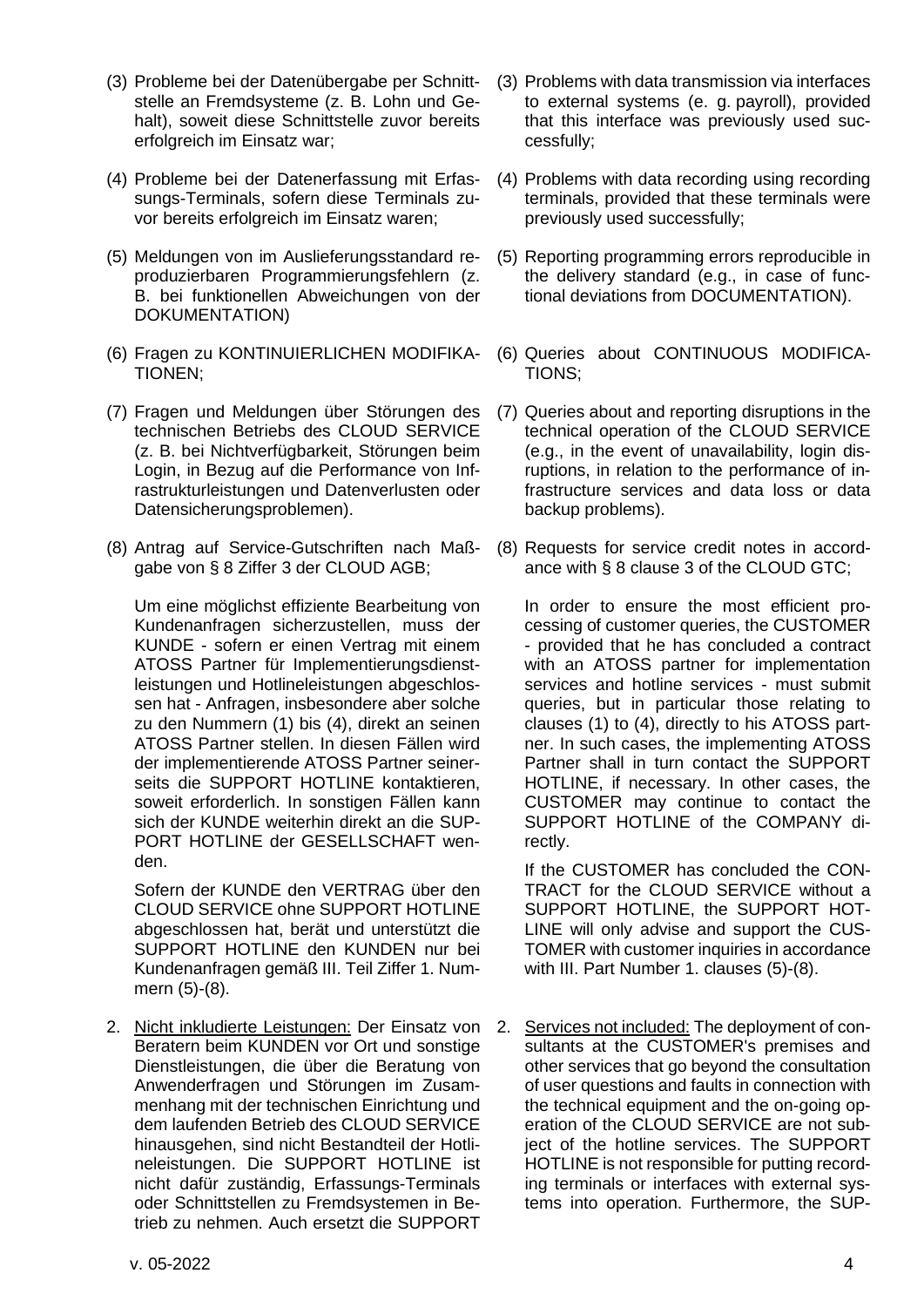HOTLINE keine Schulung über den Betrieb, die Bedienung und die Funktionen der MO-DULE. Aufwände der SUPPORT HOTLINE, die durch Vorsatz oder grobe Fahrlässigkeit des KUNDEN entstehen (z. B. fehlerhafte Eingabe von Befehlen in den MODULEN entgegen der DOKUMENTATION und / oder entgegen der ausdrücklichen Anweisungen der SUPPORT HOTLINE etc.) kann die GESELL-SCHAFT gemäß der geltenden Preisliste gesondert in Rechnung stellen.

3. Hotlinezeiten: Die SUPPORT HOTLINE ist während der regulären Geschäftszeiten der GESELLSCHAFT (Montag bis Freitag von 08.00 Uhr bis 18.00 Uhr (MEZ) sowie am 24.12. und 31.12. jeweils von 08.00 bis 12.00 Uhr (MEZ), außer an bundeseinheitlichen Feiertagen) für Kundenanfragen erreichbar.

Telefon +49 9971 8518-50 (ggf. gebührenpflichtig)

Fax +49 9971 8518-99 Fax +49 9971 8518-99

- 4. Stellen von Kundenanfragen: Der KUNDE hat seine Anfrage ausschließlich durch einen BE-RECHTIGTEN NUTZER, der üblicherweise zugleich der technische und fachliche Ansprechpartner ist, über die SUPPORT HOT-LINE einzureichen. Kundenanfragen über andere Kommunikationswege und andere Ansprechpartner werden nicht bearbeitet. Für eine zeitnahe und ordnungsgemäße Bearbeitung von Kundenanfragen ist es unabdingbar, dass jede Kundenanfrage möglichst vollständige Informationen enthält, d. h. insbesondere Angaben über die Art, die näheren Umstände und im Falle einer Störung auch über deren Entstehung und ihre Auswirkungen gemacht werden. Der Inhalt einer Kundenanfrage muss die Reproduzierbarkeit des Problems bzw. der Störung durch die GESELLSCHAFT gewährleisten. Dabei hat der KUNDE im erforderlichen Umfang auch solche Maßnahmen zu treffen, welche die Feststellung der Störung und ihrer Ursachen erleichtern und die GE-SELLSCHAFT bei deren Reproduzierbarkeit angemessen zu unterstützen.
- 5. Bearbeitung von Kundenanfragen: Die GE-SELLSCHAFT wird eingehende Kundenanfragen im eigenen Ermessen nach Dringlichkeitsstufen, welche die Auswirkungen der Störung für den KUNDEN reflektieren, kategorisieren. Die Dringlichkeitsstufe kann infolge der

PORT HOTLINE cannot replace training sessions on the operation, use and functions of the MODULES. COMPANY may invoice separately for any expenses incurred by the SUP-PORT HOTLINE due to intent or gross negligence on the part of CUSTOMER (e.g. improper entry of orders in MODULES, contrary to DOCUMENTATION and/or contrary to express instructions provided by the SUPPORT HOTLINE, etc.) in accordance with the valid price list as amended from time to time.

3. Hotline operating hours: The SUPPORT HOT-LINE is available to respond to CUSTOMER queries during COMPANY's normal business hours (8am–6pm (CET) Monday to Friday, plus 8 a.m. – 12 p.m. (CET) on December 24 and 31; closed on national public holidays).

Sie erreichen die Hotline unter: You can reach the SUPPORT HOTLINE at:

Telefon +49 9971 8518-50 (may be subject to charges)

Email support@atoss-csd.com Email support@atoss-csd.com

- 4. Placing of CUSTOMER queries: CUSTOMER must submit any query at the SUPPORT HOT-LINE solely by an AUTHORIZED USER, who is usually also the technical and professional contact partner. CUSTOMER queries submitted via other communications channels and by other contact partners will not be processed. In order to process CUSTOMER queries in a prompt and proper manner, it is essential that each CUSTOMER query contains as much relevant information as possible, i. e. especially details of the type of problem, the precise circumstances and, in the event of a disruption, information about how the disruption arose and its consequences. A CUSTOMER query must contain information that makes it possible for COMPANY to reproduce the problem or disruption. CUSTOMER must therefore also take the necessary measures to facilitate identification of the problem or disruption and its causes and provide reasonable support to help COMPANY reproduce it.
- 5. Processing CUSTOMER queries: COMPANY shall, at its own discretion, categorize incoming CUSTOMER queries according to severity levels that reflect the consequences of the problem or disruption for CUSTOMER. COM-PANY may retrospectively adjust the severity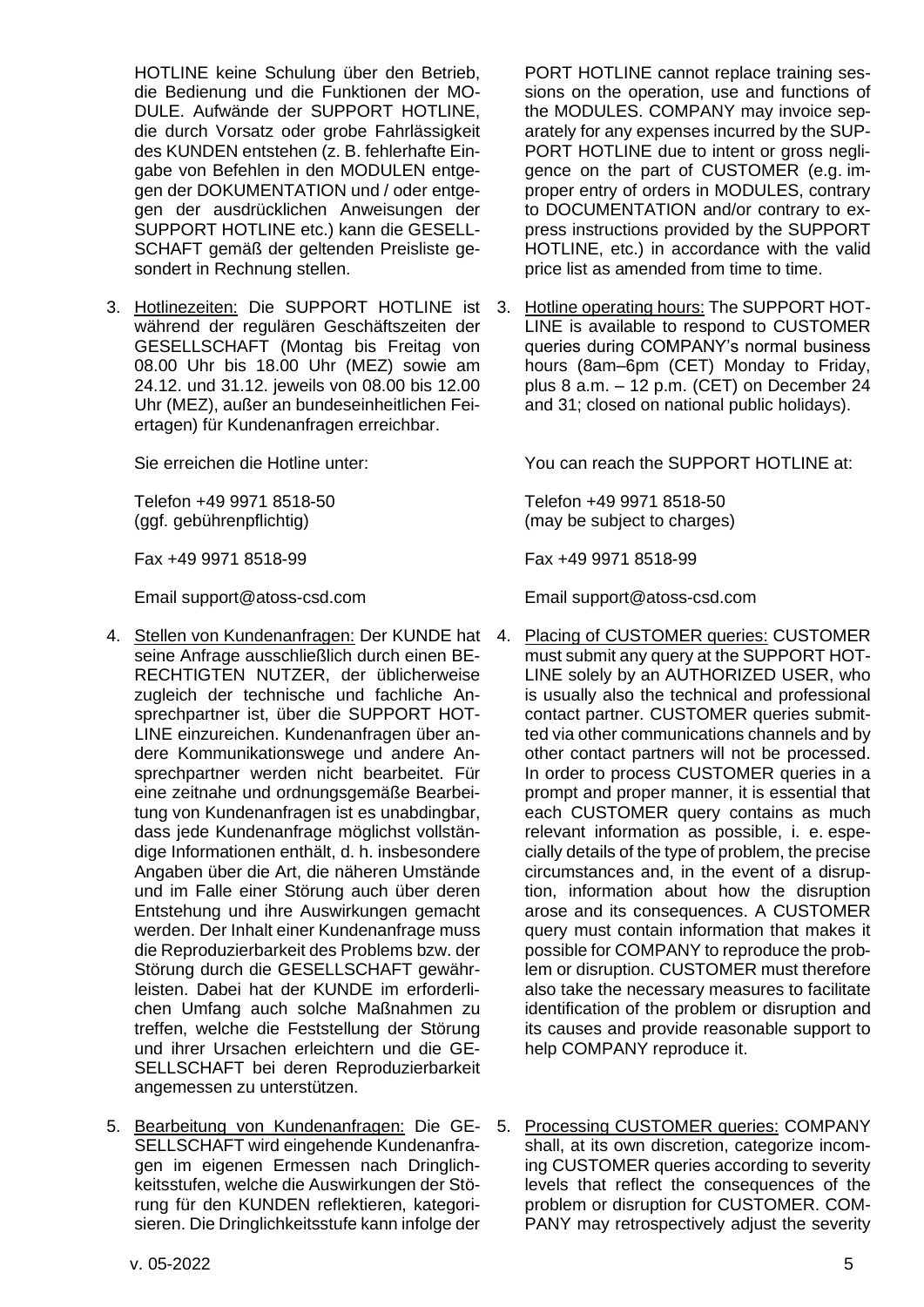weiteren Bewertung von der GESELLSCHFT im Einzelfall nachträglich angepasst werden.

6. Reaktionszeiten: Für die Bearbeitung einer Kundenanfrage gelten je nach Dringlichkeitsstufe unterschiedliche Reaktionszeiten.

Als Reaktionszeit gilt dabei der Zeitraum zwischen Eingang einer Kundenanfrage durch einen BERECHTIGTEN NUTZER und dem Zeitpunkt, in welchem die GESELLSCHAFT eine Meldung gegenüber dem KUNDEN abgibt, dass die Kundenanfrage bei ihr eingegangen ist und mit der Bearbeitung der Kundenanfrage begonnen wird. Die Reaktionszeiten laufen nur innerhalb der unter Ziffer 3 im III. Teil in diesem SLA festgelegten Hotlinezeiten. Gibt der KUNDE eine Kundenanfrage außerhalb der Hotlinezeiten bei der SUPPORT HOTLINE ab, gilt die Kundenanfrage erst im Zeitpunkt, in welchem die Hotlinezeit der SUP-PORT HOTLINE erneut beginnt, als eingegangen.

Störungen, welche auf einem ERLAUBTEN SERVICEAUSFALL gemäß Ziffer 1. Nummer (3) im I. Teil dieses SLA beruhen, lösen keine Reaktionszeiten aus.

Ist die Kundenanfrage lückenhaft oder missverständlich gestellt und sind aufgrund dessen Nachfragen durch die SUPPORT HOTLINE erforderlich, so beginnt die Reaktionszeit erst, wenn der GESELLSCHAFT die vollständigen Informationen zur Bearbeitung der Kundenanfrage vorliegen.

Die nachfolgende Tabelle beschreibt die Dringlichkeitsstufen und die jeweils vorgesehenen Reaktionszeiten durch die GESELL-SCHAFT:

level in individual cases based on further evaluation of specific disruption.

Time to react: CUSTOMER queries are subject to different times to react depending on their severity level.

The time to react is measured as the period of time between the receipt of a customer query from an AUTHORIZED USER and the point in time at which COMPANY notifies CUSTOMER that its request has been received and is now being processed. The time to react is only measured within the hotline operating hours as defined in section 3 in III. Part of this SLA. If CUSTOMER raises a query with the SUP-PORT HOTLINE outside of the hotline operating hours, the query shall only be deemed to have been raised from the time at which the hotline operating hours recommence.

Disruptions caused by a PERMITTED SER-VICE FAILURE in accordance with number 1. clause (3) in I. Part of this SLA shall not trigger a specific time to react.

If CUSTOMER's query does not include full information or is given to misunderstanding and the SUPPORT HOTLINE has to request further information as a result, the time to react shall only begin when COMPANY has obtained full information required to process the query.

The following table details the severity levels and respective times in which COMPANY should react:

| <b>Dringlichkeitsstufe</b><br>/Severity level | Beschreibung der Dringlich-<br>keit                                                                                                                                                                                                                                                                                                               | Description of severity<br>level                                                                                                                                                                                                                                                                                                           | Reaktionszeit /<br>Time to react |
|-----------------------------------------------|---------------------------------------------------------------------------------------------------------------------------------------------------------------------------------------------------------------------------------------------------------------------------------------------------------------------------------------------------|--------------------------------------------------------------------------------------------------------------------------------------------------------------------------------------------------------------------------------------------------------------------------------------------------------------------------------------------|----------------------------------|
|                                               | Kritische, betriebsverhin-<br>dernde Störung: Der<br><b>CLOUD SERVICE ist nicht</b><br>verfügbar oder wesentliche<br>Funktionen der MODULE<br>sind nicht einsatzfähig bzw.<br>so stark beeinträchtigt, dass<br>dem KUNDEN die Nutzung<br>nicht mehr zumutbar ist.<br>Beispiele:<br>Es ist zu Datenverlusten<br>und Datenbeschädigung<br>gekommen; | <b>Critical disruptions</b><br>which prevent opera-<br>tion: The CLOUD SER-<br>VICE is not accessible<br>or significant functions<br>of the MODULES are<br>not working or are so<br>severely impaired that<br><b>CUSTOMER</b> cannot be<br>reasonable expected to<br>use it. Examples:<br>Data has been lost<br>$\bullet$<br>or corrupted; | 1 Stunde /<br>minutes            |